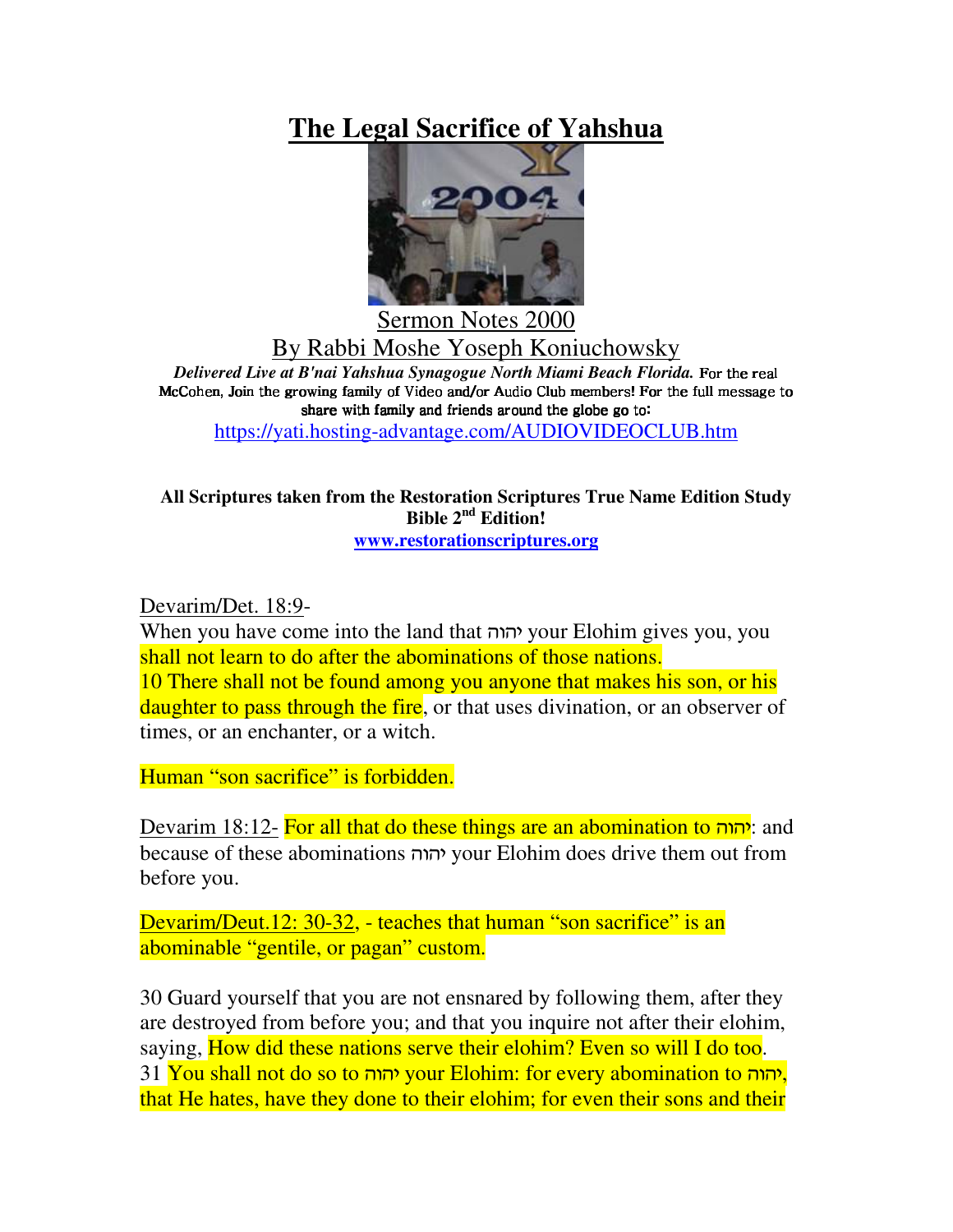daughters they have burned in the fire to their elohim. **32 Whatever I am commanding you, shomer to do it: you shall not add**

# **to it, nor take away from it.**

V32 is not as commonly taught solely a warning against adding or subtracting from the Word, but we as Yisrael, must not add to our many sins, by allowing human sacrifice to any deity especially YHWH!

Yirmeyahu/Jer.7: 31- The false elohim Hinnom had his son sacrificed in the valley bearing his name.

31 *And they have built the high places of Tophet, which is in the Valley of the Son of Hinnom, to burn their sons and their daughters in the fire; which I commanded them not, neither came it into My lev....*

Yirmeyahu/Jer.19: 5- So "son sacrifice" is not in Yah's heart, nor in HIS commands, nor is it HIS desire as it is found in Baal, or the lord of Death.

### Yechezkel/Ezk.16: 20-21-

20 *Moreover you have taken your sons and your daughters, whom you have bore to Me, and these have you sacrificed to them to be devoured. Was your whoring a small matter?*

21 *In that you have slain My children, and delivered them to cause them to pass through the fire before them.*

## Ezk.20: 31-

*For when you offer your gifts, when you make your sons to pass through the fire, you defile yourselves with all your idols, even to this day: and shall I be sought for by you, O Beit Yisrael? As I live, says the Master* -*, I will not be sought for by you.*

"Son sacrifice" causes YHWH to look away from petition, so "son sacrifice" always accompanied Shabbat defilement, since it defiled the holy land of Yisrael.

Now having seen YHWH's true attitude to "son sacrifice" on this Yom Kippur, how can we accept YHWH's killing of HIS own Son? A practice HE eternally condemned, yet plainly seen to be a sort of human sacrifice, as Yahshua was 100 % YHWH and 100% MAN in the hypostatic mysterious union of eternal immortal divinity and mortal humanity.